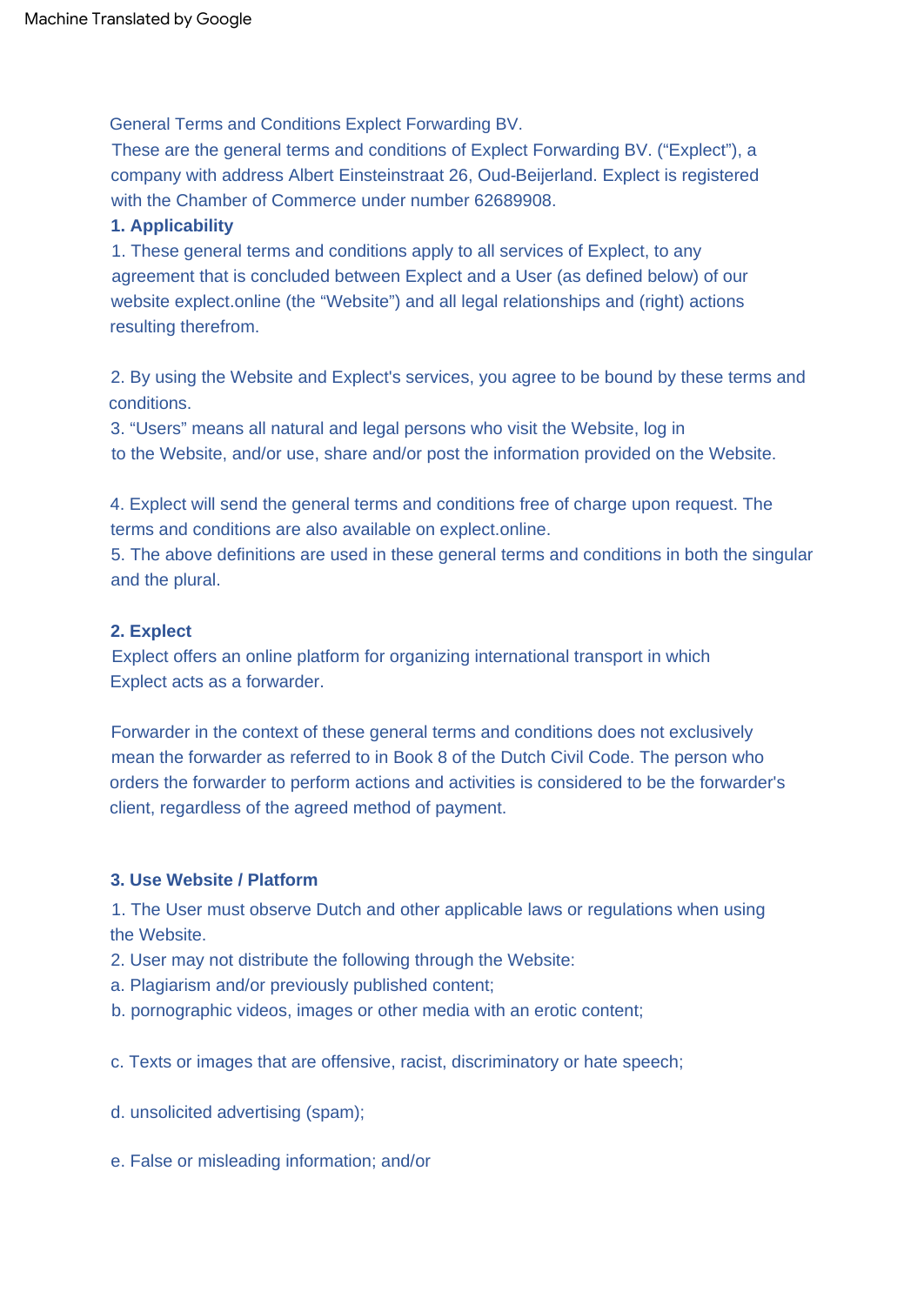f. Viruses, malware, spyware or other software intended to cause damage to computers of ours or other Users.

3. User may not create an account under someone else's name or otherwise impersonate someone else.

4. The User may not approach other Users for commercial purposes other than those for which the Website is intended.

5. If User wishes to report another User who is abusing the Website, User can send a message to [info@explect.com.](mailto:info@explect.com)

6. Explect reserves the right to adjust or omit the information provided to the User before it is made known to Users and/or is published on the Website.

7. The Client guarantees that all personal data or all other data transferred or provided to Explect during: execution of the Service by Explect is accurate, complete and lawfully obtained.

8. The client hereby guarantees that all personal data or all other data that have been transferred or provided to Explect during: execution of the Service by Expelct is accurate, complete and lawfully obtained.

9. Both parties warrant that any personal data stored by one party to the other under strict privacy rules may not be sold or traded for material gain and the processing of such data must comply with applicable privacy laws, including the GDPR.

# **4.** Account

1. User must be at least 16 years old to create an account.

2. User must protect the login details of his account from others.

3. User must keep his password strictly secret. Explect may assume that everything that happens on or with the User's account is done by the User or under the supervision of the User.

4. If the User thinks or knows that his account is being abused, the User must report this to Explect as soon as possible. Explect will in that case take appropriate measures.

5. The User is responsible for his conduct and any data, text, files, information, usernames, images, photos, profiles, graphic arts, copyrighted works, links and other content or materials.

6. The User is responsible for the confidential information that he provides to Explect or for omitting confidential information.

7. Explect is entitled to determine at its own discretion whether an account will be provided.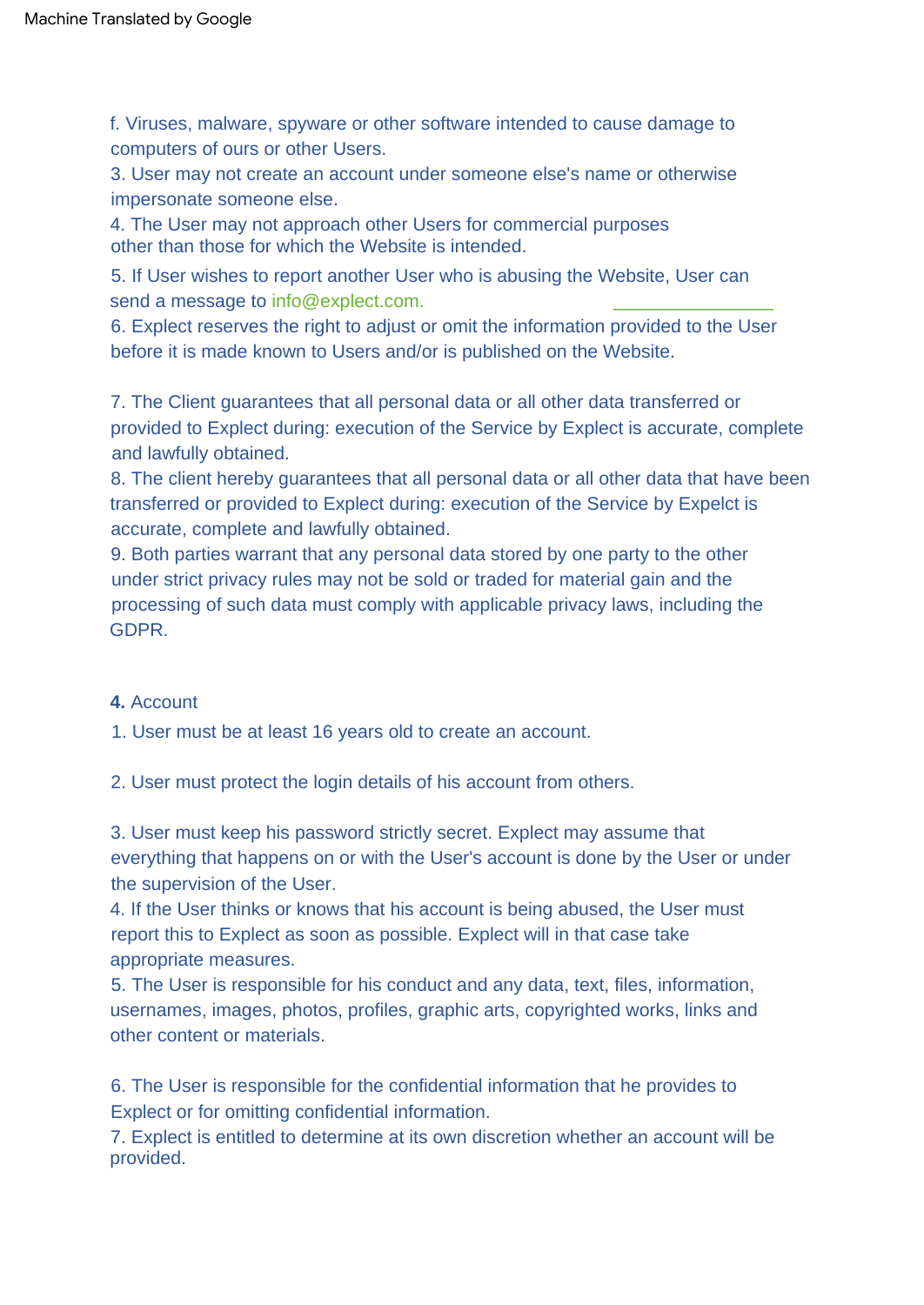8. Explect has the right at all times to adjust or delete accounts, profiles, data and other information. In addition, Explect has the right to deny Users access to the Website for a definite or indefinite period of time.

9. If Explect is of the opinion that the User is infringing the law or these general terms and conditions, Explect may (partially) exclude the User from the Website. Explect may, for example, exclude the User from the Website by:

a. delete the User's account; or

b. block parts of the Website for the User.

10. Accepting an offer via the website is regarded as an assignment to Explect in which the user and his entity act as client.

#### **5. Scope**

1. With regard to the actions and activities, such as those of shipbrokers, stevedores, carriers, insurance brokers, storage and control companies, etc., which are performed by the forwarder, the usual conditions in the industry concerned, such as Forwarding Conditions, B /L conditions, CMR conditions, AWB conditions and conditions whose applicability is stipulated.

2. Explect is at all times entitled to declare applicable provisions from the conditions of third parties with whom it has concluded agreements for the execution of the assignment.

3. Explect has the right to have the execution of the assignment and/or the related work done by third parties or with employees of third parties. Insofar as those third parties, or their employees, are legally liable towards Explect's client, it is stipulated on their behalf that they will be regarded as being exclusively employed by Explect for the work for which Explect uses them. All stipulations regarding exclusion and limitation of liability, as well as regarding indemnification of Explect, shall apply to them, as described in these terms and conditions.

4. Orders for cash on delivery, against bank receipt, etc. are deemed to be forwarding activities.

#### **6. Conclusion of the agreement**

All offers made by Explect are without obligation. 1.

2. All prices offered and agreed are based on the rates, wages, costs of social measures and/or laws, freight and exchange rates,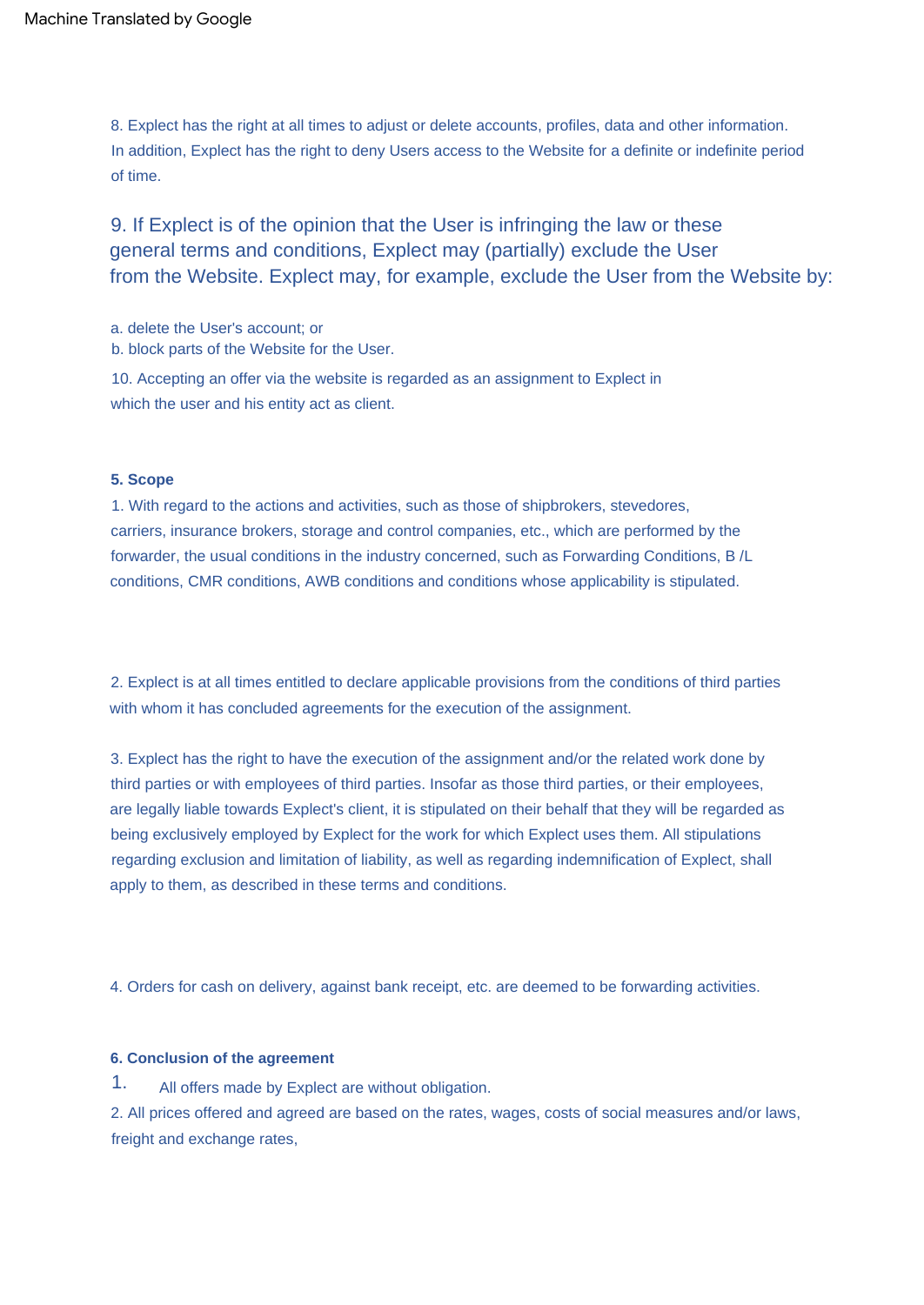that apply at the time of offering or entering into the agreement, respectively.

In the event of a change in one or more of these factors, the prices offered or agreed will also be changed accordingly and with retroactive effect until the time of change. Explect must be able to demonstrate the changes. 3.

4. If all-in or fixed rates are charged by Explect, these rates must be considered to include all costs that are included in

will generally be for Explect's account during normal processing of the assignment.

5. Unless stipulated otherwise, all-in or fixed rates in any case do not include: duties, taxes and levies, consulate and legalization costs, costs for preparing bank guarantees and insurance premiums.

6. For special performances, unusual, particularly time-consuming or effort-intensive work, an additional remuneration - to be determined in fairness - can always be charged.

7. In the event of insufficient loading and/or unloading time - regardless of the cause all costs arising therefrom, such as demurrage, etc., shall be borne by the client, even if Explect has accepted the bill of lading and/or the charter party from which the additional costs arise, without protest.

8. Extraordinary expenses and higher wages, which arise when transport companies, pursuant to any provision in the relevant transport documents, load or unload during the evening, at night, on Saturdays or on Sundays or public holidays, are not included in the agreed prices, unless separately has been stipulated. Such costs must therefore be reimbursed to Explect by the client.

## **7. Insurance**

1. Insurance of whatever nature is only provided at the expense and risk of the client upon express written order, or via selection of the insurance when booking on platform.explect.online. Specifying the value alone is not sufficient.

2. If Explect has taken out an insurance policy in its own name, it is only obliged if requested - to transfer its claims against the insurer to the client.

3. Explect is not responsible for the choice of the insurer and its solvency.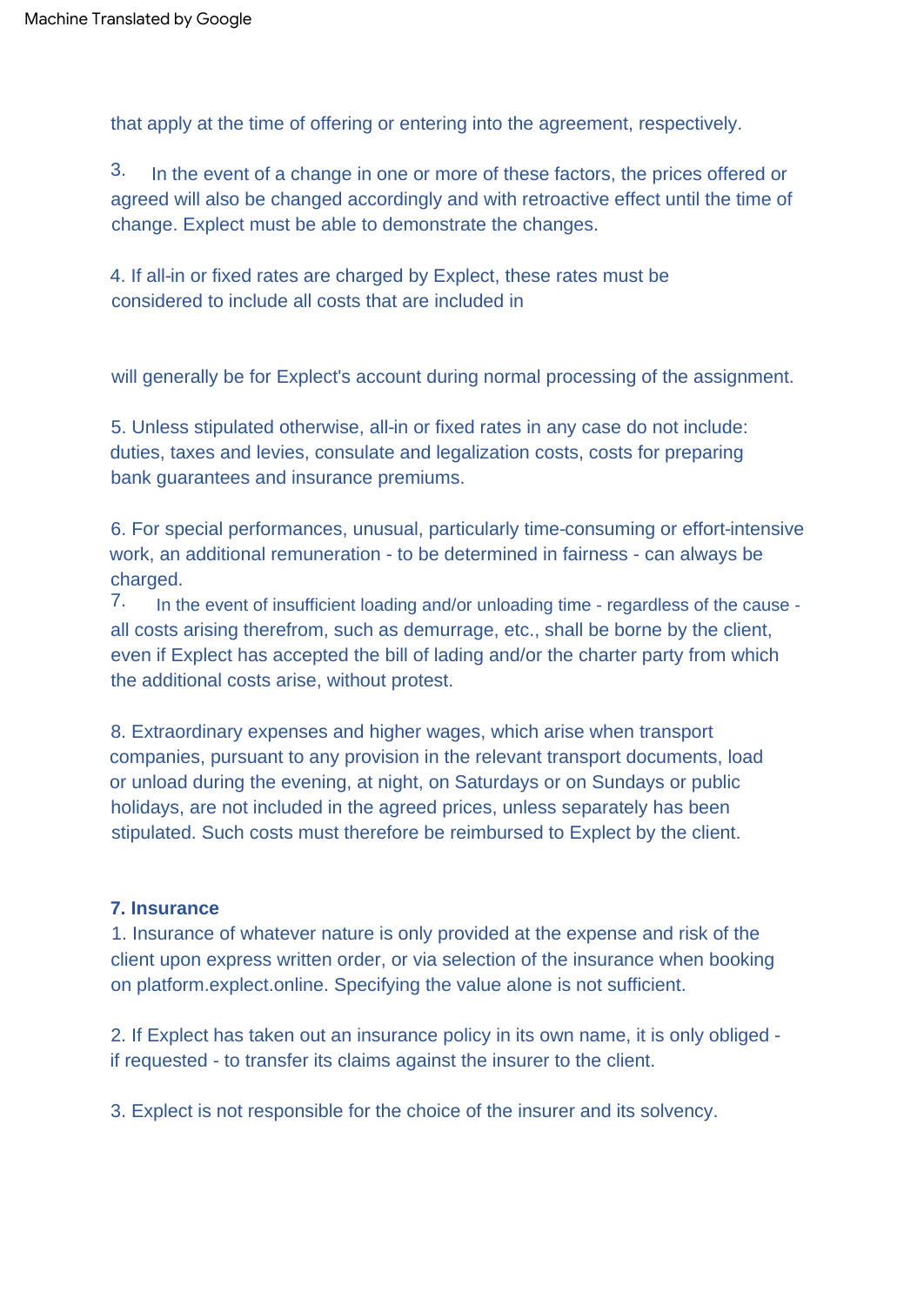4. Explect is entitled, if it uses trestles and similar tools in the execution of the order, to take out insurance at the expense of the client, which covers the risks that arise for Explect from the use of these tools.

# **8. Implicit assignment customs formalities**

1. Insofar as this has not been agreed in the offer made, Explect is required to provide information that is required for the performance of customs formalities,

an order for customs formalities, unless otherwise agreed in writing.

# **9. Execution of the agreement**

1. If the client has not given any specific regulations in this regard with his order, the method of shipment and the route are at the discretion of the Explect, whereby the latter can always accept the documents that are held by the companies with which he has to carry out the order given to him. to contract, to be customary

2. The client is obliged to ensure that the goods are available at the agreed place and time.

3. The client is obliged to ensure that the documents required for receipt and dispatch, as well as instructions, are in the possession of Explect in good time.

4. Explect is not obliged, but is entitled to investigate whether the statements made to it are correct and complete.

5. Explect is not obliged to receive warranty against defects in documents. If Explect provides a guarantee, his client is obliged to indemnify him against all consequences thereof.

6. All manipulations such as checking, sampling, taring, counting, weighing, measuring, etc. and taking receipt under judicial expertise are exclusively done on the explicit prescription of the client and against payment of costs.

7. Nevertheless Explect is entitled, but not obliged, to take all measures on its own authority and at the expense and risk of the client, which it deems necessary in the latter's interest.

8. Explect does not act as an expert. No liability arises for him from statements of the condition, nature or quality of the goods; nor does he assume any liability with regard to conformity of samples with the party.

9. The addition "approximately" gives the client the freedom to deliver 2.5% more or less.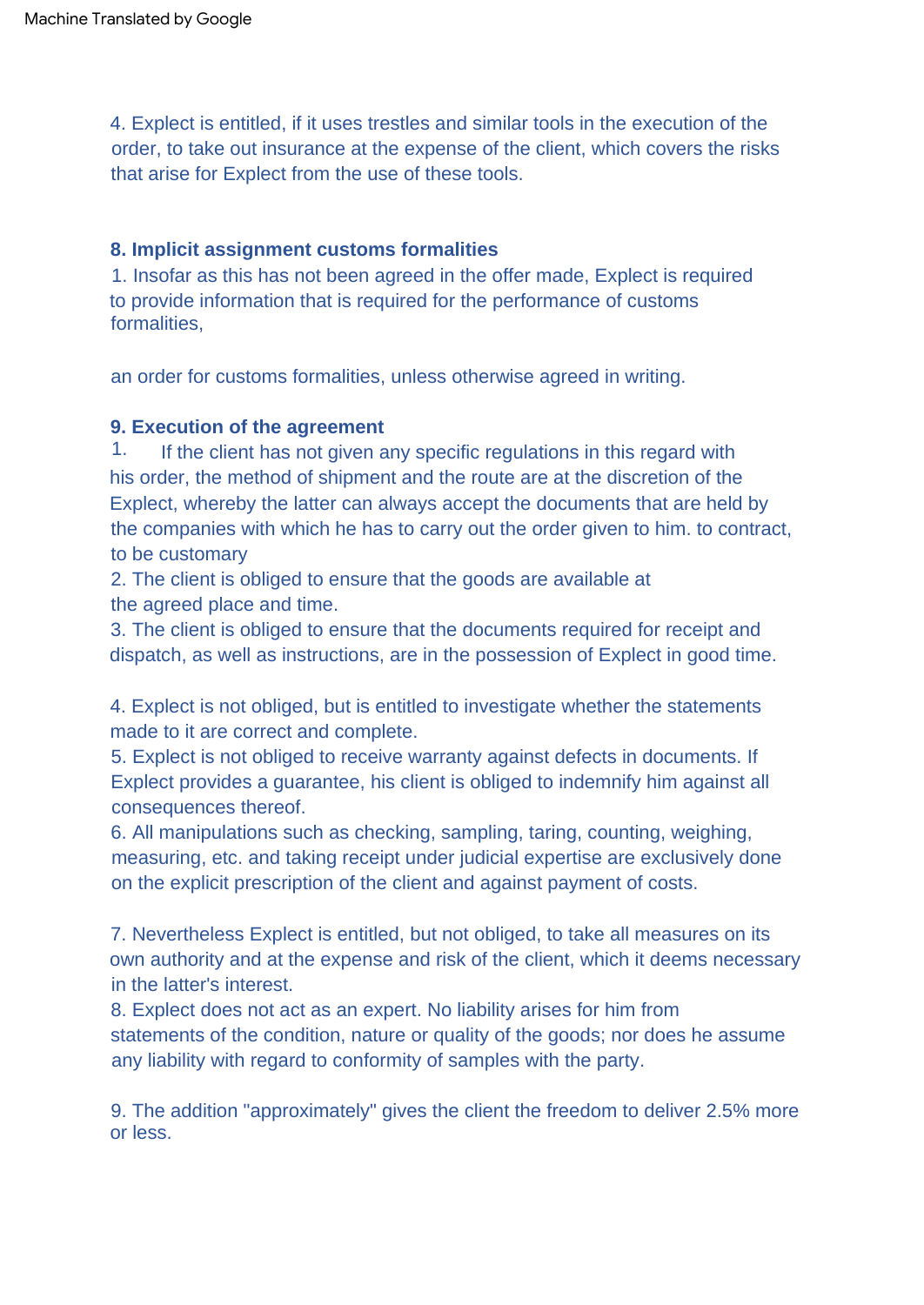# **10. Liability**

All actions and activities are for the account and risk of the client. 1.

2. Explect is - without prejudice to the provisions of article 16 - not liable for any damage, unless the client proves that the damage was caused by the fault or negligence of Explect or its subordinates.

3. Explect's liability is in all cases limited to 10,000 SDR per event or series of events with one and the same cause of damage, on the understanding that in the event of damage, depreciation or loss of the items included in the order, the liability will be limited to 4 SDR per kg damaged or lost gross weight with a maximum of 4,000 SDR per shipment.

4. The damage to be compensated by Explect will never amount to more than the invoice value of the goods to be proved by the client, failing which the market value to be proved by the client will apply at the time the damage occurred. Explect is not liable for lost profit, consequential damage and immaterial damage.

5. If damage occurs during the execution of the assignment for which Explect is not liable, Explect must make an effort to recover the damage from the client from the person who is liable for the damage. De Explect is entitled to charge the costs incurred thereby to the client. Upon request, Explect will cede its claims to third parties engaged by it for the execution of the assignment to the client.

6. The client is liable towards Explect for damage as a result of the (nature of the) goods and their packaging, the incorrectness, inaccuracy or incompleteness of instructions and data, failure to make the goods available or not timely making them available at the agreed time. and place, as well as the failure to provide documents and/or instructions or not to do so on time, and the fault or negligence in general on the part of the client and its subordinates and third parties engaged and/or employed by it.

7. The client will indemnify Explect against claims from third parties, including subordinates of both Explect and the client, in connection with the damage referred to in the previous paragraph.

8. Explect, which does not transport itself, is not liable as a carrier, even if all-in or fixed rates have been agreed, but under these conditions.

#### **11. Force majeure**

Force majeure applies to all circumstances that Explect cannot reasonably 1. has been able to avoid and the consequences of which Explect could not reasonably have prevented.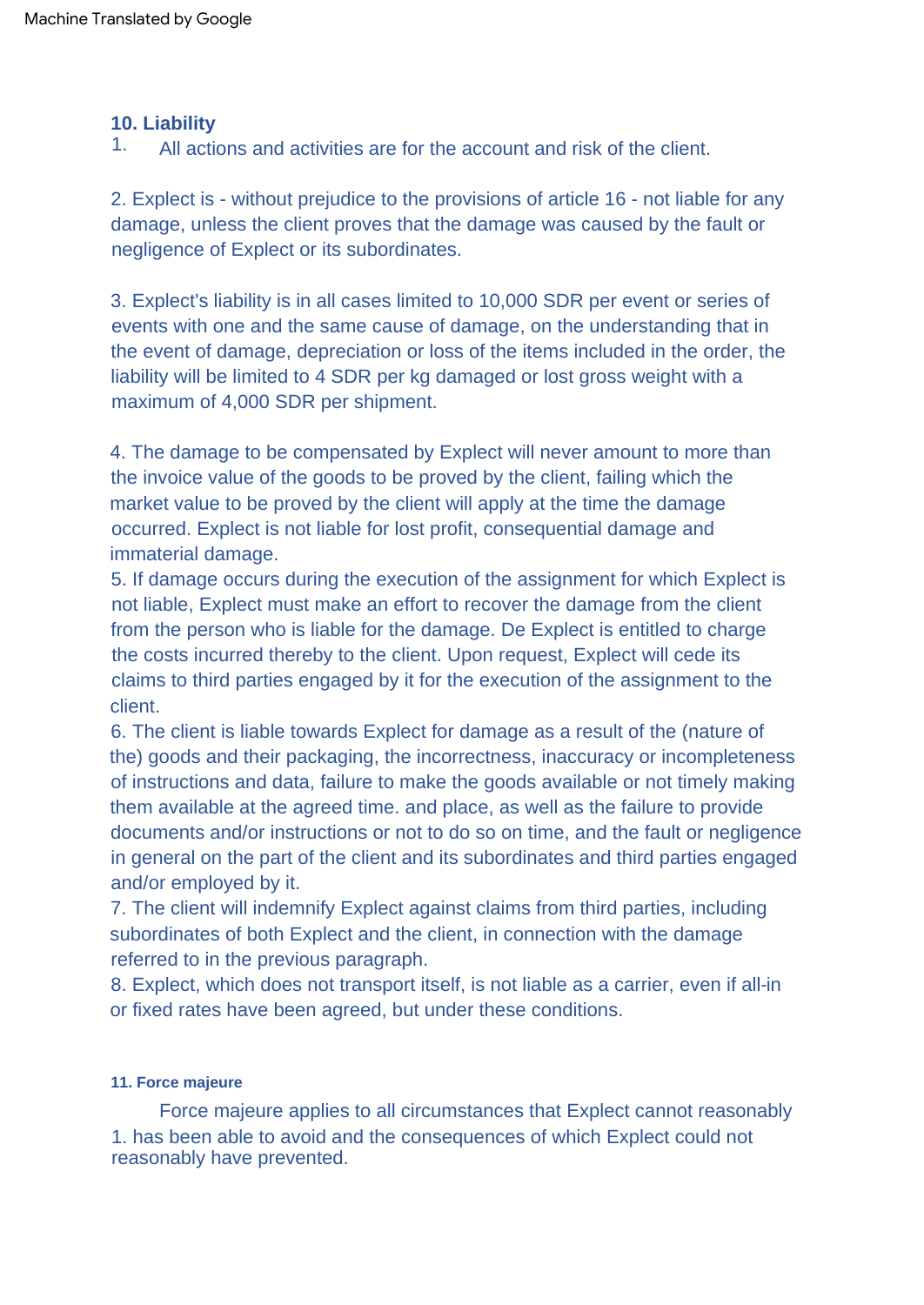2. In the event of force majeure, the agreement will remain in force, but the Explect's obligations will be suspended for the duration of the force majeure. 3. All additional costs caused by force majeure, including, but not limited to, transport and storage costs, warehouse or site rent, demurrage and demurrage charges, insurance, removal, etc., shall be borne by the client and shall be submitted at Explect's first request. these to be met.

# **12.Time Delivery**

A mere mention by the client of a time of delivery is binding the Expect does not. 1.

2. Times of arrival are not guaranteed by Explect, unless otherwise agreed in writing.

3. No claim can be submitted if the specified time delivery is not achieved.

4. The transit days are always indications on the platform, no rights can be derived from this.

# **13. Mandatory Law**

If the goods are not delivered without delay at their destination in the condition in which they were made available, Explect is obliged, insofar as it itself performed a transport agreement that it would conclude with another party, to inform the client without delay. to report the damage. 1.

2. If Explect does not make the notification referred to in the first paragraph, then if it is not addressed as a carrier in time as a result, in addition to compensation for the damage that the client otherwise suffered as a result, it owes compensation equal to the compensation that it would have had to comply if he had been addressed in time as carrier.

3. If the goods are not delivered without delay at destination in the condition in which they were made available, Explect is obliged to inform the client without delay, insofar as it did not itself perform the transport agreement that it would conclude with another party. which contracts of carriage he entered into for the performance of his obligation. He is also obliged to make available to the client all documents that he has or that he can reasonably provide, insofar as these can at least serve to recover damage that has occurred.

4. From the moment on which he clearly informs Explect that he wishes to exercise them, the client acquires the rights and powers that would have accrued to him, if he himself as sender had concluded the agreement, towards the person with whom Explect has acted. have closed. he can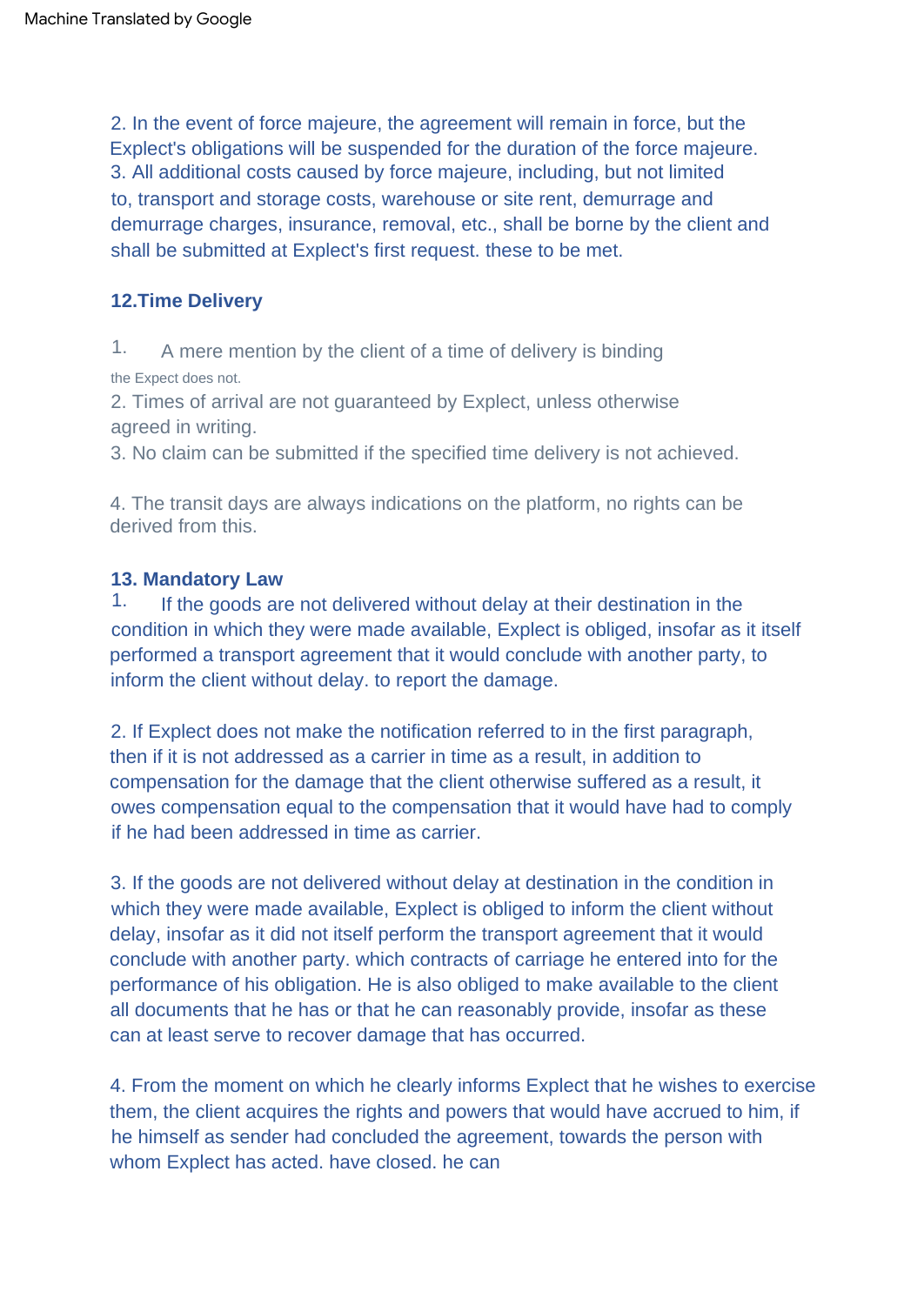take legal action in the matter, if he submits a statement to be issued by Explect - or in the event of its bankruptcy by its curator - that an agreement has been concluded between itself and Explect with regard to the goods to have them transported.

5. If Explect does not fulfill an obligation as referred to in the third paragraph, in addition to compensation for the damage that the client otherwise suffered as a result, he will owe compensation equal to the compensation that the client could have obtained from him, if he had the agreement that he concluded himself, less any compensation that the client may have received from the carrier.

### **14. Payment**

1. The client is obliged to pay Explect the agreed fee and the other costs, freight, duties, etc. arising from the agreement and/or these terms and conditions, upon arrival of goods to be received or shipment of goods to be sent. The risk of exchange rate fluctuations is for the account of the client. The agreed compensation and the other costs, freight, duties, etc. arising from the agreement and/or these terms and conditions are also due if damage has occurred during the execution of the agreement.

2. If, contrary to paragraph 1 of this article, Explect applies a credit term, Explect is entitled to charge a credit restriction surcharge.

3. If the client does not pay the amount owed immediately after notification or after the credit term has been applied, the client is in default without notice of default or further summons and Explect is entitled to pay the statutory (commercial) interest in accordance with Articles 6:119 or 6: 119a Civil Code to be charged.

In the event of termination or dissolution of the agreement, all claims - 4. also future ones - from Explect immediately and fully due and payable. In any event, all claims will be immediately due and payable in full if: - the client is declared bankrupt, the client applies for a suspension of payments or otherwise loses the free disposal of its assets; - the client offers an arrangement to its creditors, is in default with the fulfillment of any financial obligation towards Explect, ceases to conduct its business or - in the case of a legal person or company - if it is dissolved.

5. Under the forwarding agreement, the client is obliged to provide security at Explect's first demand for what the client owes or will owe to Explect. This one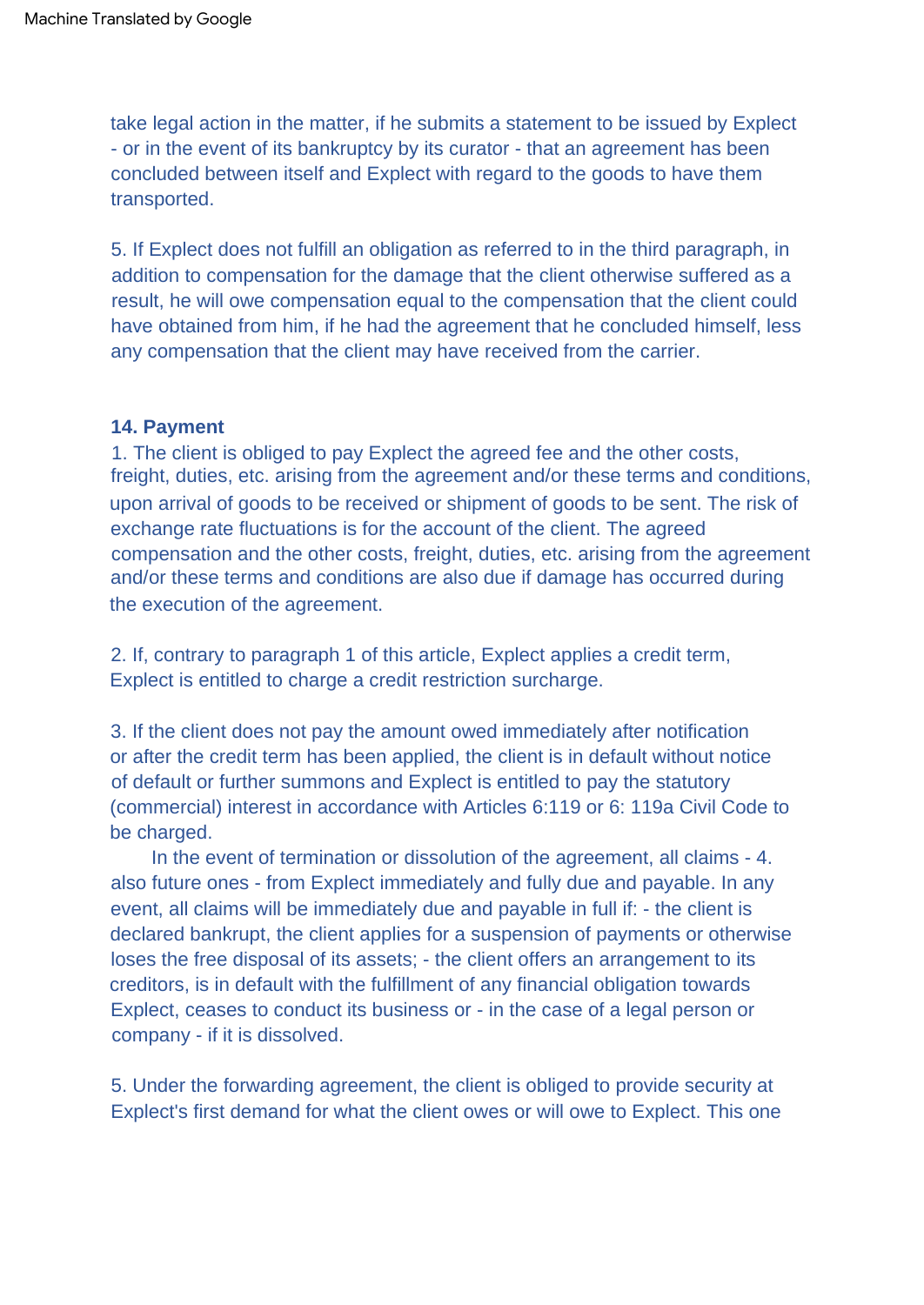obligation also exists if the client itself has already had to provide or has provided security in connection with the amount owed.

6. Explect is not obliged to provide security from its own resources for payment of freight, duties, levies, taxes and/or other costs, if this should be required. All consequences of not or not immediately complying with an obligation to provide security shall be borne by the client. If Explect has provided security from its own resources, it is entitled to demand immediate payment from the client of the amount for which security has been provided.

7. The client is at all times obliged to pay Explect any amounts to be collected or to be recovered in connection with the assignment, as well as any associated fines imposed on Explect.

The aforementioned amounts must also be reimbursed to Explect by the client, if Explect is held liable for this by a third party engaged by it in connection with the forwarding agreement.

as a result of incorrectly charged freight and costs, as well as all additional costs that are claimed or additionally claimed from Explect in connection with the order. 8. The client will at all times reimburse Explect for the amounts that 9. The client is not entitled to apply set-off with regard to amounts that Explect charges to the client pursuant to an agreement existing between them.

10. Payments on account are deemed to have been made in the first place against unsecured claims, irrespective of whether other instructions have been given at the time of payment.

11. If, in the event of late payment, collection is made by judicial or other means, the amount of the claim will be increased by 10% administration costs, while the judicial and extrajudicial costs will be borne by the client up to the amount paid or owed by Explect.

#### **15. Pledge**

1. Explect has a continuous right of pledge and a right of retention towards anyone who requires it to be handed over to all items, documents and monies that Explect has or will have in its possession for whatever reason and for whatever purpose, for all claims that it is charged to the client. and/or owner has or was allowed to have. When the goods are forwarded, Explect is entitled to take the amount owed thereon or to draw a bill for it with shipping documents attached.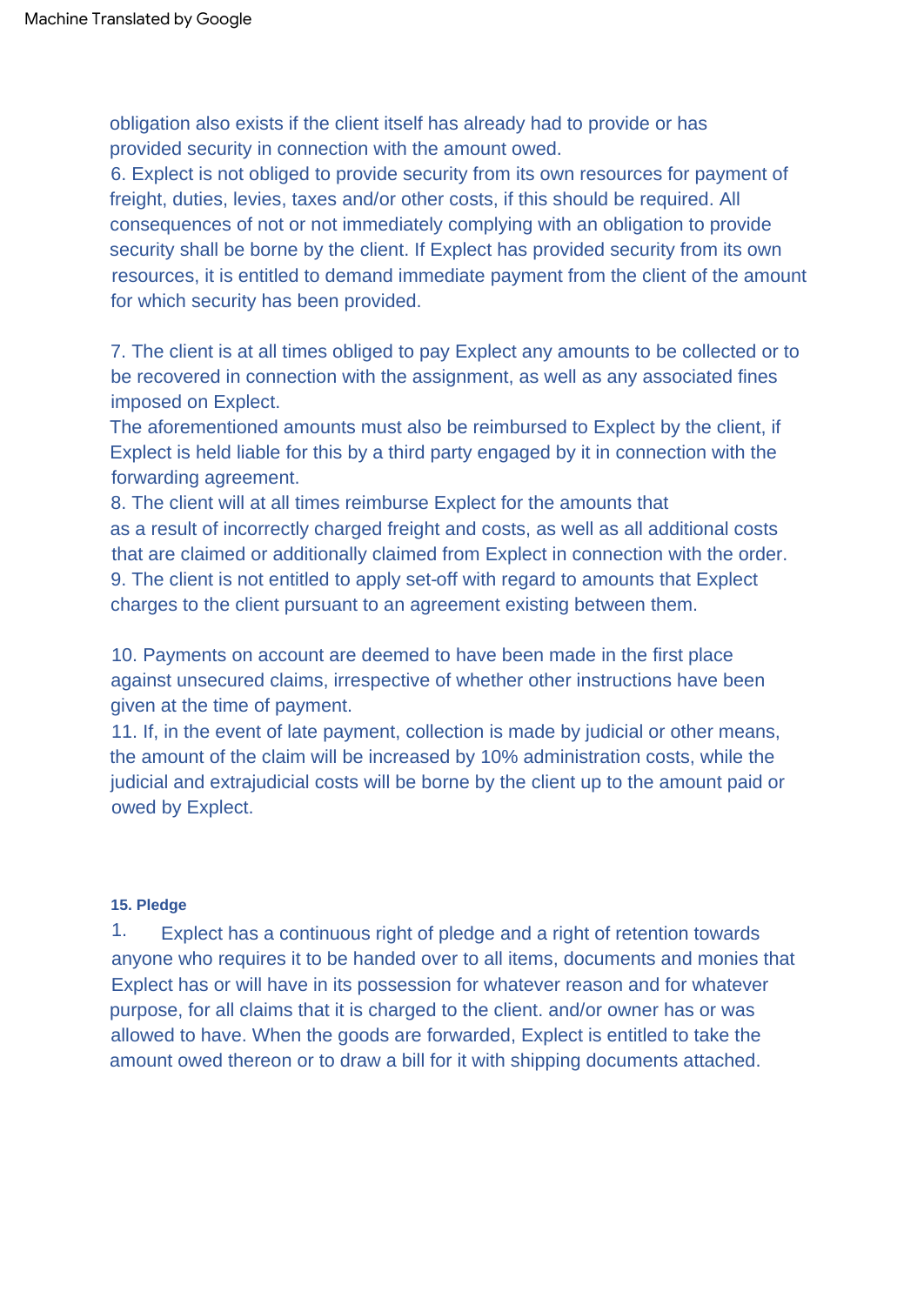2. Explect can also exercise the rights granted to it in paragraph 1 for that which is still owed to it by the client in connection with previous assignments.

3. Explect is entitled to also exercise the rights granted to it in paragraph 1 for that which affects the goods by way of cash on delivery.

In the event of non-payment of the claim, the sale of the

4. collateral in the manner determined by law or - if there is agreement about this - privately.

#### **16. Additional Specific Provisions for Modalities**

1. The transport by road transport is the collection / delivery of sea freight, rail or air freight.

a. Free Loading/Delivery 2 hours for FTL/LTL. Groupage and Part loads have pro rata time.

b. Additional waiting time is €75.00 per hour.

original costs due and payable by Explect. In case of cancellation up to 2 working days before the execution, 80% of the c.

d. In case of cancellation within 2 working days until execution and error freight, 100% of the original costs are due and payable by Explect.

e. By default, pick and/or delivery takes place on working days between 08:00 and 17:00 local time.

f. Transit days give an indication of the expected lead time, no rights can be derived from this.

g. If Euro pallets are applicable, they must be exchanged with the carrier. In the absence of exchange, the pallets will be charged pro rata market price.

2. Have it transported by sea freight

a. Free Loading/Delivery 2 hours, of which max 1 hour at the terminal

b. Additional waiting time is €75.00 per hour

c. original costs due and payable by Explect. In case of cancellation up to 7 working days before the execution, 80% of the

d. In case of cancellation within 7 working days until execution and error freight,

100% of the original costs are due and payable by Explect.

e. Demurrage, Detention and Lead costs are at the risk and expense of the client.

f. Gas measurements are carried out in accordance with the regulations of the Labor Inspectorate. The costs of the gas measurement are for the account and risk of the client.

g. As standard, pick and/or delivery takes place on working days between 08:00 and 17:00 local time without a loading or unloading ramp / side loader and/or kooiaap.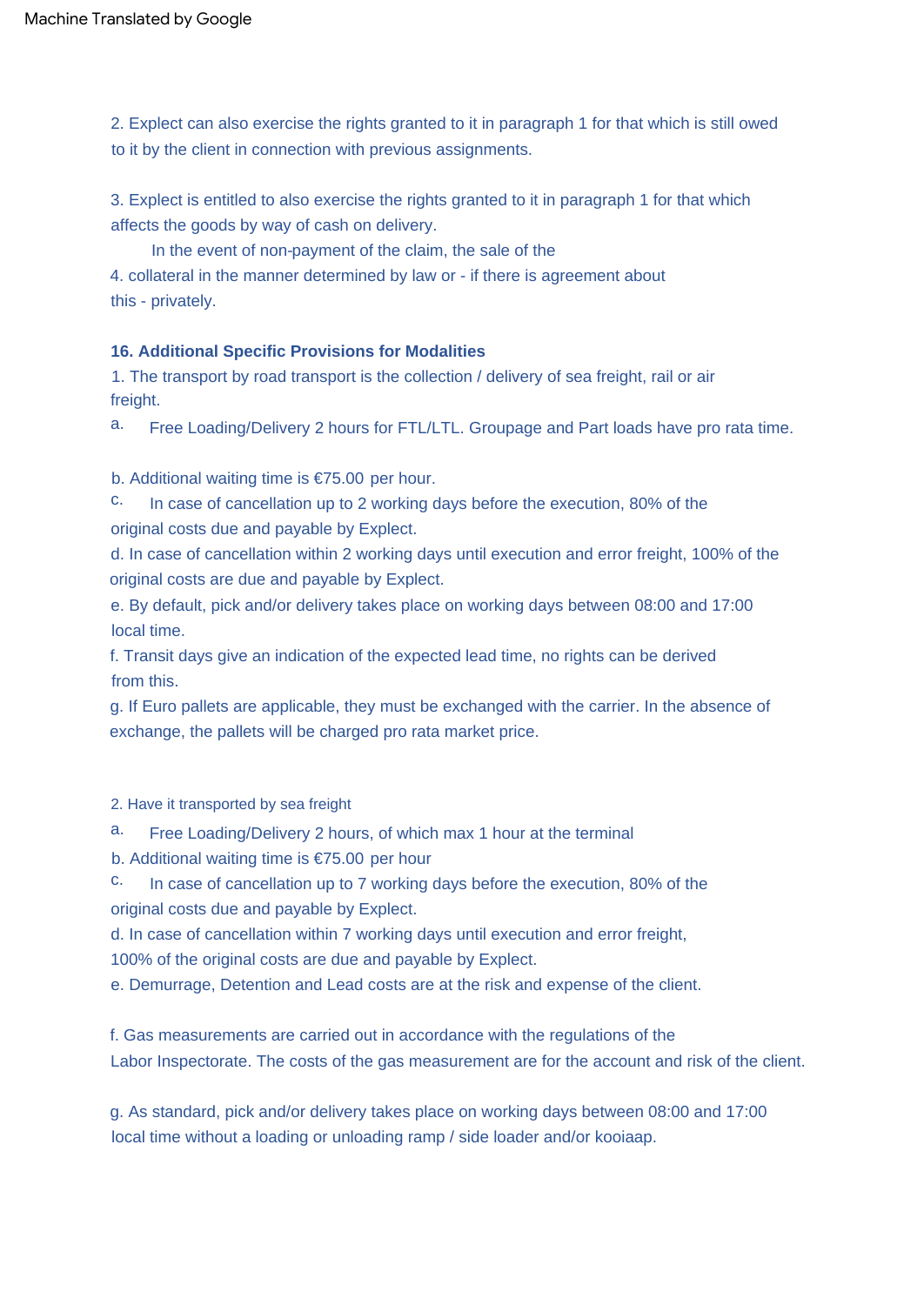h. Transit days give an indication of the expected lead time, no rights can be derived from this.

If Euro pallets are applicable, they must be exchanged with i. the transporter. If there is no exchange, the pallets will be charged

3. Transport via Airfreight

a. In case of cancellation up to 2 working days before the execution, 80% of the original costs due and payable by Explect.

of the original costs due and payable by Explect. b. In case of cancellation within 2 working days until execution and error freight are 100%

c. Costs for storage after the free period are at the risk and expense of the client.

d. By default, pick and/or delivery takes place on working days between 08:00 and 17:00 local time.

e. Transit days give an indication of the expected lead time, no rights can be derived from this.

If Euro pallets are applicable, they must be exchanged with the carrier. If there is no exchange, the pallets will be charged f.

4. Having Customs acts carried out

a. The client remains liable at all times for the discharge of customs documents, respectively for the correct statement of its products and associated commodity code, irrespective of the sales conditions.

b. Advance commission: 3% on excise duty, import duties, VAT and sea and air freight to be advanced by us, unless otherwise agreed.

c. A quotation is standard based on processing with 1 hs code, unless otherwise agreed in the quotation. Additional hs codes lead to additional costs per hs code. These costs depend on the country and type of customs procedure.

d. Explect is obliged to take action as soon as Explect receives a message from the competent authorities that an additional recovery has been made or that payment has not been made. For this, the client will be charged a one-time administration fee of € 125.00 per case, excluding all common rights, any fines and man hours.

e. Explect always has the right to pass on these costs in accordance with the manual of VGEM Handbook (HVGEM) for the costs that may arise during the customs procedure.

f. According to the signed direct representation, the client is always ultimately responsible for the import and export documents in accordance with the Customs Manual (HDU).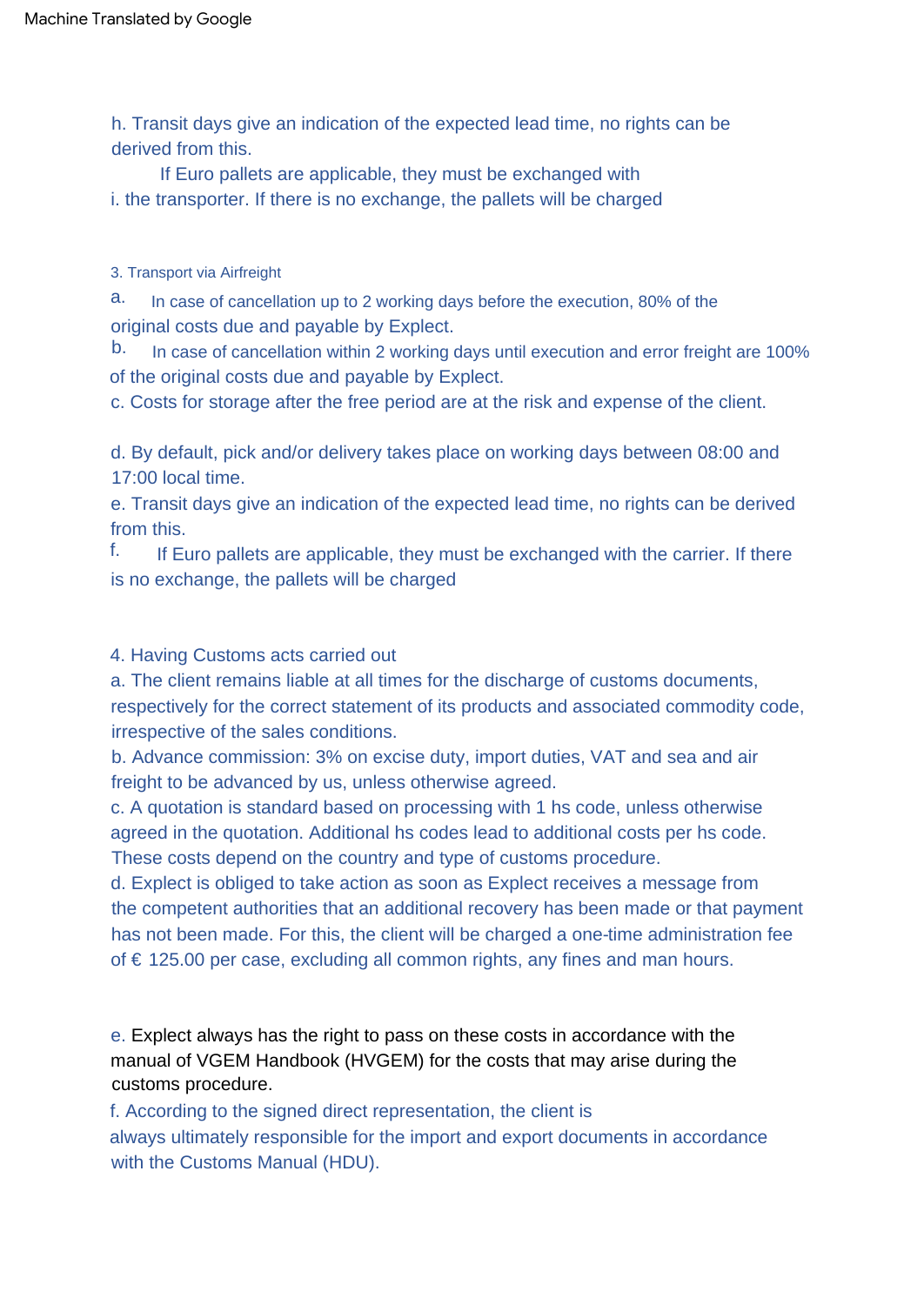5. additional details on 16. 1. 2. 3. 4.

a. Explect is entitled to 24.95 Eur. as administrative costs for processing unexpected additional costs.

### **17.Final Provisions**

1. These general terms and conditions are available in Dutch and English. 2. Legal and arbitral proceedings against third parties will not be conducted by Explect, unless the latter declares that it is prepared to do so at the request of the client and at its expense and risk. In the event of differences between translations of these Terms and Conditions and the Dutch text, the Dutch text will prevail. The latest version is always valid and can be found on [explect.nl under general terms and conditions.](https://www.explect.nl/terms-en-conditions)

3. Without prejudice to the provisions of paragraph 6 of this article, any claim becomes time-barred by the mere lapse of 18 months.

4. The periods referred to in paragraphs 2 and 3 commence on the day following that on which the claim became due and payable, or the day following that on which the injured party became aware of the damage. Without prejudice to the foregoing, the aforementioned periods for claims with regard to damage, depreciation or loss of the goods start on the day following that of delivery. The day of delivery is understood to mean; the day on which the goods were delivered from the means of transport or, if they have not been delivered, should have been delivered

5. In the event Explect is addressed by any government or third parties as referred to in Article 14, paragraph 7, the term referred to in paragraph 1 shall commence on the first of the following days:

the day following that on which Explect is addressed by any government or third party;

the day following that on which Explect has filed the claim against it met.

If Explect or a third party engaged by it as referred to in Article 17, paragraph 7, has lodged an objection and/or appeal, the term referred to in paragraph 1 commences on the day following that on which the decision in the objection and/or appeal has become final. .